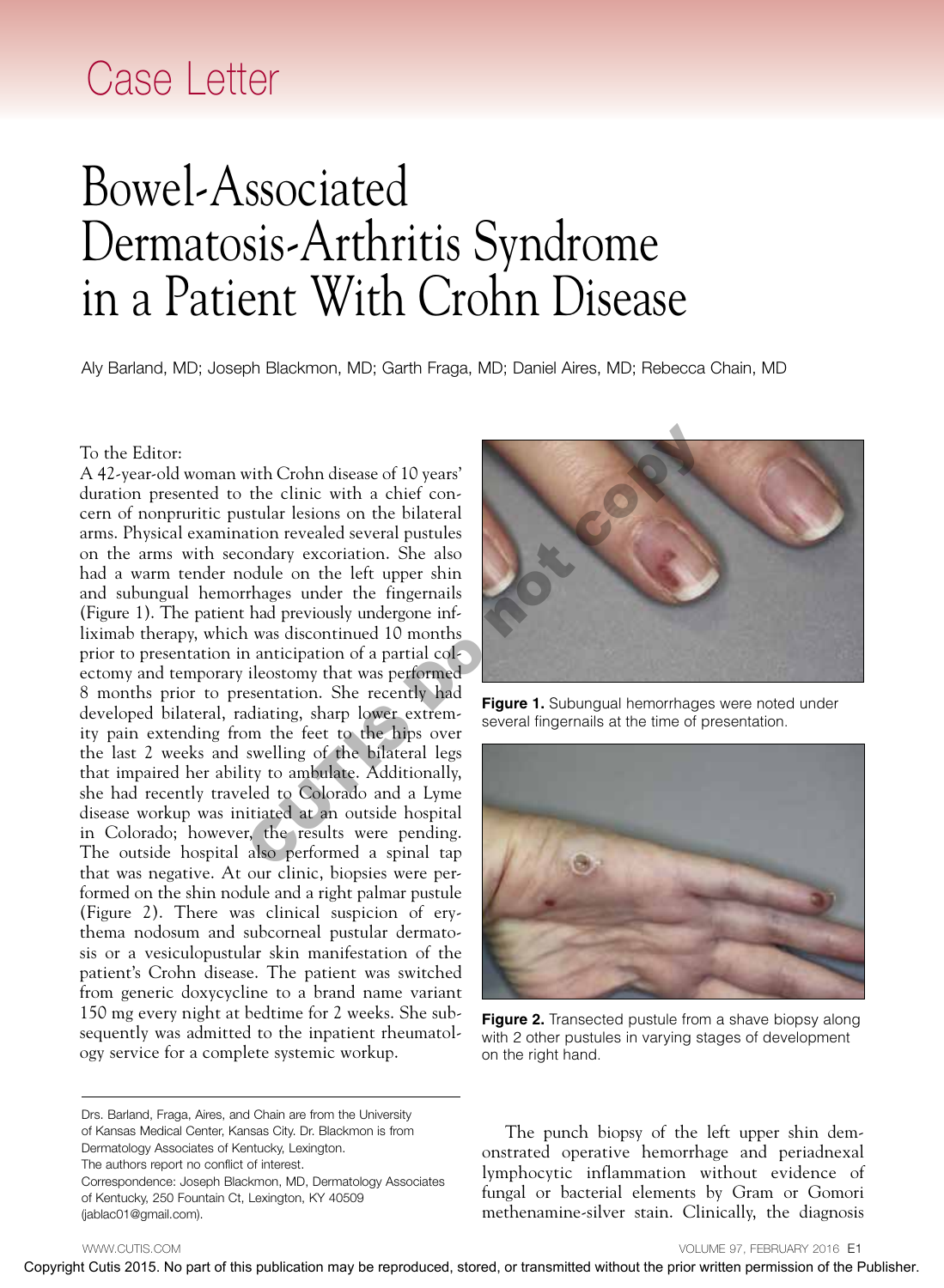was most likely erythema nodosum, though insufficient hypodermis was present to make the diagnosis with pathology. The shave biopsy of the right medial palm was nondiagnostic but showed a transected pustule with no bacterial or fungal elements by Gram or Gomori methenamine-silver stain (Figure 3). Given the clinical context, the likely pathologic diagnosis was vesiculopustular Crohn disease.

Our patient was started on an empiric steroid trial with rapid improvement of the arthralgia and rash. The presumed diagnosis was a Crohn disease flare and the patient was discharged on an 8-week steroid taper. Three weeks later at a follow-up appointment, the patient's skin lesions had nearly resolved. The swelling of the legs and feet had substantially decreased, but the joint pain, primarily in the ankles, persisted.

Routine laboratory studies showed a hemoglobin level of 11.6 g/dL (reference range, 12–15 g/ dL), white blood cell count of 9.1 K/μL (reference range, 4.5–11.0 K/μL), C-reactive protein level of 20.15 mg/dL (reference range,  $\lt 1.0$  mg/dL), and an antinuclear antibody titer of  $160$  ( $\leq 80$ ). Serology for Lyme disease was negative. Serum chemistries were all within reference range and an echocardiogram was normal.

Up to one-third of patients with inflammatory bowel disease (IBD) experience extraintestinal manifestations of their condition. Of these patients, nearly one-third will develop cutaneous manifestations.1 The most common skin diseases associated with IBD are pyoderma gangrenosum and erythema nodosum.2 The differential diagnoses considered in this unique case included early pyoderma gangrenosum, subcorneal pustular dermatosis (Sneddon-Wilkinson disease), and vesiculopustular Crohn disease. Vesiculopustular Crohn disease is a rare component of IBD and also can be present in bowel-associated dermatosis-arthritis syndrome (BADAS). In BADAS, symptoms often include arthritis and systemic symptoms such as fever and malaise. The skin manifestations typically involve the arms and trunk. It often is seen after intestinal bypass surgery but also can be present in patients with gastrointestinal diseases such as IBD.<sup>3</sup> Due to its early association with bypass surgery, BADAS previously was referred to as bowel bypass syndrome but has since been seen in relation to other intestinal surgeries and IBD.4 Patients with BADAS often present with episodes of fever, fatigue, and malaise, in addition to arthralgia and cutaneous eruptions. Cases of BADAS related to IBD instead of bypass surgery often can be less severe in nature. Unlike many of these previously reported cases, our patient's joint pain primarily was in the knees and ankles, whereas typical cases of BADAS cause upper extremity is the include of the colerar contents of the contents of the contents of the contents of the publication may be reproduced with the contents of the publication may be reproduced with the publication may be reproduced wit



**Figure 3.** Transected collection of neutrophils in the epidermis (H&E, original magnification  $\times$ 100). No fungal or bacterial elements were seen on Gomori methenaminesilver or Gram stain.

(ie, shoulder, elbow) arthralgia. Our patient occasionally experienced upper extremity pain, but it was less frequent and less severe than the knee and ankle pain. The vesiculopustular lesions in BADAS usually begin as 3- to 10-mm painful macules that then develop into aseptic pustular lesions. These manifestations arise on the upper arms and chest or trunk and can be accompanied by erythema nodosum on the legs.4

It has been hypothesized that BADAS occurs as an immune reaction to bacterial overgrowth in the bowel from IBD, infection, or surgery. The reaction is in response to a bacterial antigen and manifests cutaneously.5 This same pathogenesis is thought to cause various other manifestations of Crohn disease such as erythema nodosum. Bacteria that incite this immune response include *Bacteroides fragilis, Escherichia coli,* and *Streptococcus*.

Resolution of both vesiculopustular Crohn disease and of BADAS often occurs with treatment of the underlying IBD but also can be improved with steroids and antibiotics. However, response to antibiotics often is variable.<sup>5,6</sup> The mainstay for treatment remains steroids and management of underlying bowel disease.

Bowel-associated dermatosis-arthritis syndrome often is overlooked when compiling differential diagnoses for neutrophilic dermatoses but should be considered in patients with bowel disease or recent surgery. Because the syndrome can be recurrent, early diagnosis can help to prevent and treat relapsing courses of BADAS.